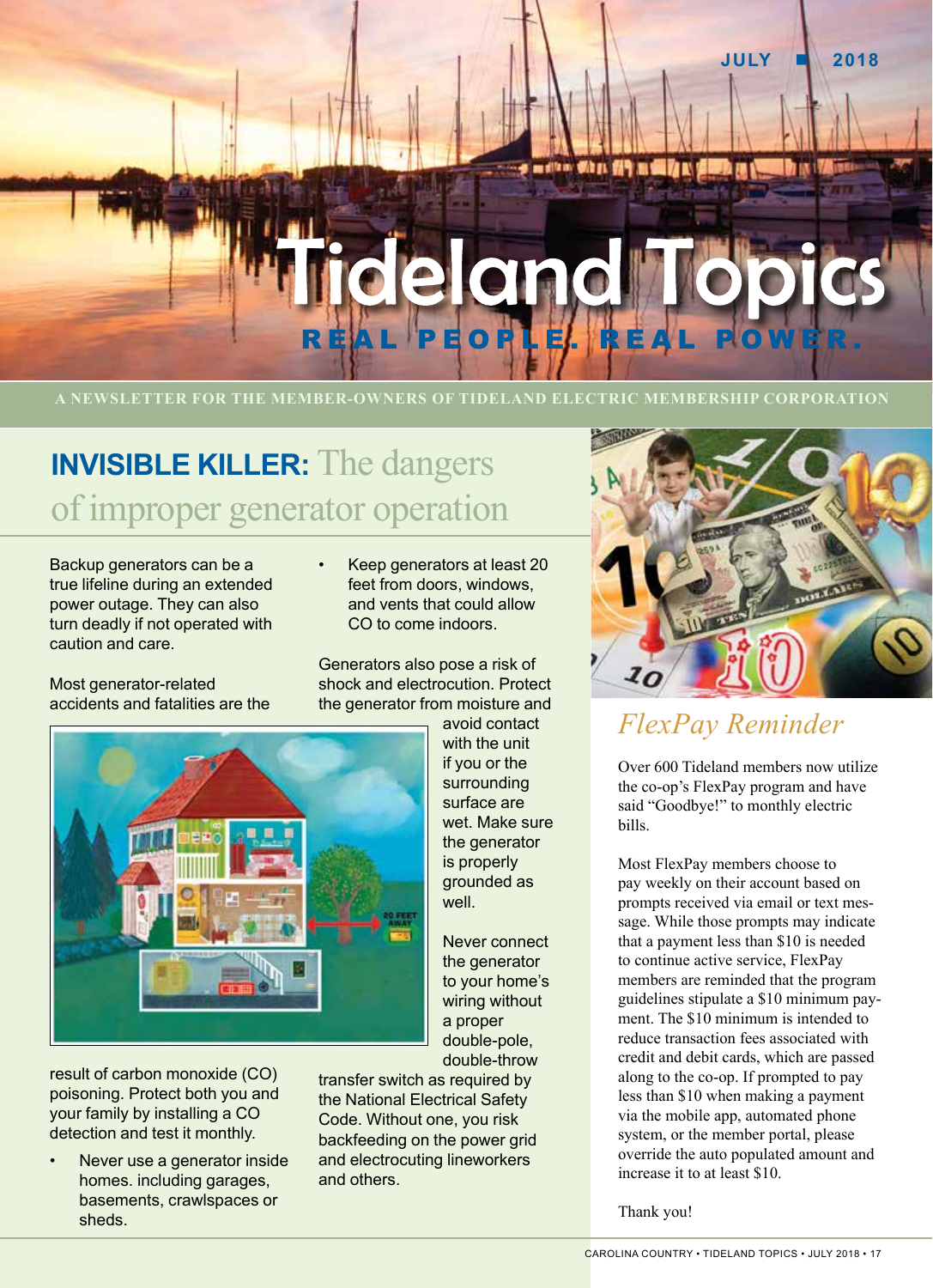

**Right-of-Way Maintenance** 

**Update**

# *Message to our Member-Owners: APPsolute Must Have*

#### It's been nearly seven years since Hurricane Irene, arguably the worst storm to hit Tideland territory in our 77 year history.

In the aftermath of that storm, Tideland members asked that

However, the app also serves as an information hub where you can easily access our outage map and social media posts. You do not have to have a Facebook or Twitter account to view our posts on those social media networks.

In July, Lucas Tree Service will work in Beaufort County, south of the Pamlico River. They will work in the areas between Blounts Creek (Mouth of the Creek Rd.) and Bonnerton (Cox's Crossroads).

Mowing crews will be working in Craven County in the areas of Rowe's Corner and Spring Hope.

Please support our tree trimming efforts. Trees are the number one cause of outages. Working together we can improve system reliability.

we beef up member communications by launching a Facebook page and an online outage map. We did so, and also added both Twitter and outage text messag-

ing to our communications toolbox.

We also launched a mobile smart-

phone app that

serves as a dashboard for all things Tideland. You can log in to get details about your electric account and make a payment. You can customize your member experience by setting up account-related alerts and reminders.





We're also exploring the option of allowing outage reporting via the mobile app. I encourage smartphone users to download it now and become familiar with the existing features.

To download the free app, go to either the Google Play or Apple stores and search for MY TIDELAND.

If you have already used the online member portal, your login credentials will be the same for the mobile app. Otherwise, you can simply create a new user ID. To do so, you'll need your electric account number and then complete the user ID form.





Ever wondered how much energy that old refrigerator is using? Or want to send a message to the rest of the family about the importance of shutting off unattended computers, TVs or gaming systems?

**Introducing TrickleStar.** 

у |க [ெ  $29.98...$ 

Now available at all Tideland EMC offices!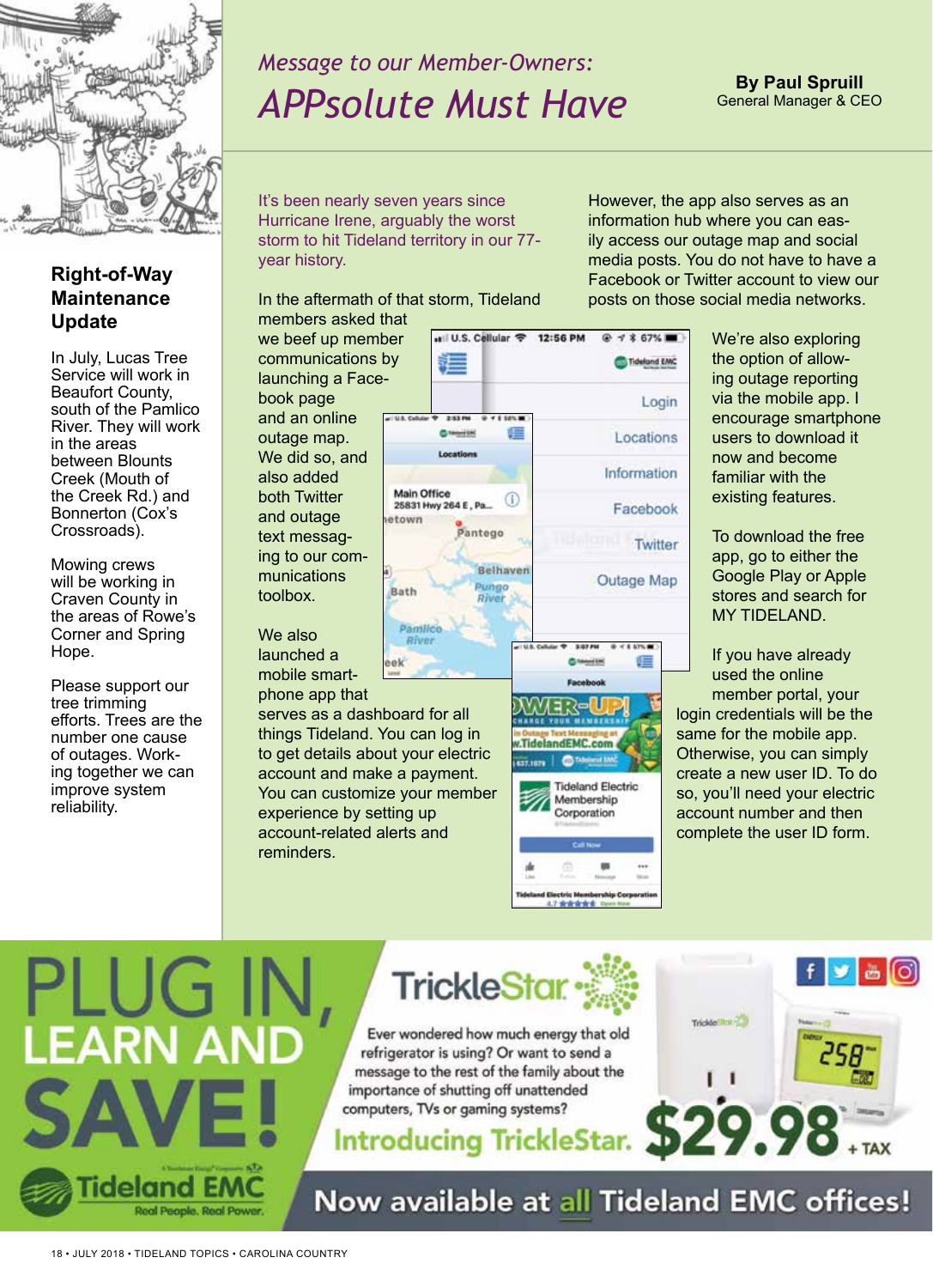## **Save energy with moisture control** PART 1 OF A 2-PART SERIES:

Controlling moisture can make your home more energy-efficient, less costly to heat and cool, more comfortable, and prevent mold growth.

Controlling moisture in your home will improve the effectiveness of your air sealing and insulation efforts, and these efforts, in turn, will help control moisture. Proper ventilation should also be part of a moisture control strategy.

Before you decide on a moisture control strategy, it helps to understand that moisture or water vapor moves in and out of a home in three ways:

- With air currents
- By diffusion through materials
- By heat transfer.

Of these three, air movement accounts for more than 98% of all water vapor movement in building cavities. Air naturally moves from high-pressure areas to lower pressure areas by the easiest path available — generally through any available hole or crack in the building envelope. Moisture transfer by air currents happens quickly, and carefully and permanently air

sealing any unintended paths for air movement in and out of the house is a very effective moisture control strategy.

The other two driving forces — diffusion through materials and heat transfer — are much slower processes. Most common building materials slow moisture diffusion to a large degree, although they never stop it completely. Insulation also helps reduce heat transfer or flow.

The laws of physics govern how moist air reacts in various temperature conditions. The temperature and moisture concentration at which water vapor begins to condense is called the "dew point." Relative humidity (RH) refers to the amount of moisture contained in a quantity of air compared to the maximum amount of moisture the air could hold at the same temperature. The ability of air to hold water vapor increases as it warms and decreases as it cools. Once air has reached its dew point, the moisture that the air can no longer hold condenses on the first cold surface it encounters. If this surface is within an exterior wall cavity, the result is wet insulation and framing.

In addition to air movement, you also can control temperature and moisture content. Insulation reduces heat transfer or flow, so it also moderates the effect of temperature across the building envelope cavity. In most U.S. climates, properly installed vapor diffusion retarders can be used to reduce the amount of moisture transfer. Except in deliberately ventilated spaces such as attics, insulation and vapor diffusion retarders work together to reduce the opportunity for condensation in a house's ceilings, walls, and floors.

Moisture can cause problems in attics, various types of foundations, and walls, and the solutions to those problems vary by climate.

The potential for moisture problems exists anywhere building components are below grade, whether you have a basement, crawlspace, or slab-on-grade foundation. To create an energy-efficient and comfortable living space in your basement, you will need to insulate as well as properly control moisture.

Next Month: Components of a moisture control plan



## *Remembering Larry Arthur*

Tideland EMC retiree Larry Arthur passed away on May 21 at the age of 66. Larry retired from Norfolk-Southern Railroad after 10 years and then worked as a journeyman lineman for 40 years, 30 of which were with Tideland in our Grantsboro district. Larry was a mentor to many of his co-workers and could light up the place with his smile.

He is survived by his wife of 30 years, Judy, two sons, three daughters, 14 grandchildren and 5 great-grandchildren.

Our thoughts and prayers continue to be with all who knew and loved Larry.

# MART HONTECH APP SMART HOME TECH APPS

#### **1**

**SMART THERMOSTAT Geofencing is a great enhancement for smart thermostat apps. Set a boundary with your smartphone and when you leave the boundary, the thermostat switches to away or return mode.**

## **2**

**SMART SECURITY Video doorbells allow consumers to keep a watcheye eye from anywhere. Smart security apps boost effectiveness.**

#### **3**

**SMART SENSOR These apps have the ability to send alerts, conduct status checks and silence your smoke and carbon monoxide alarms.**

#### **4**

**SMART APPLIANCES Functionality varies, but may include refrigerator cameras so you never run out of milk and clothes dryers that respond to time-of-use pricing.**

## **5**

**SMART LIGHTING Central lighting options for indevidual rooms, adjust brightness and color, create lighting scenes based on mood — all from the convenience of your smartphone.**